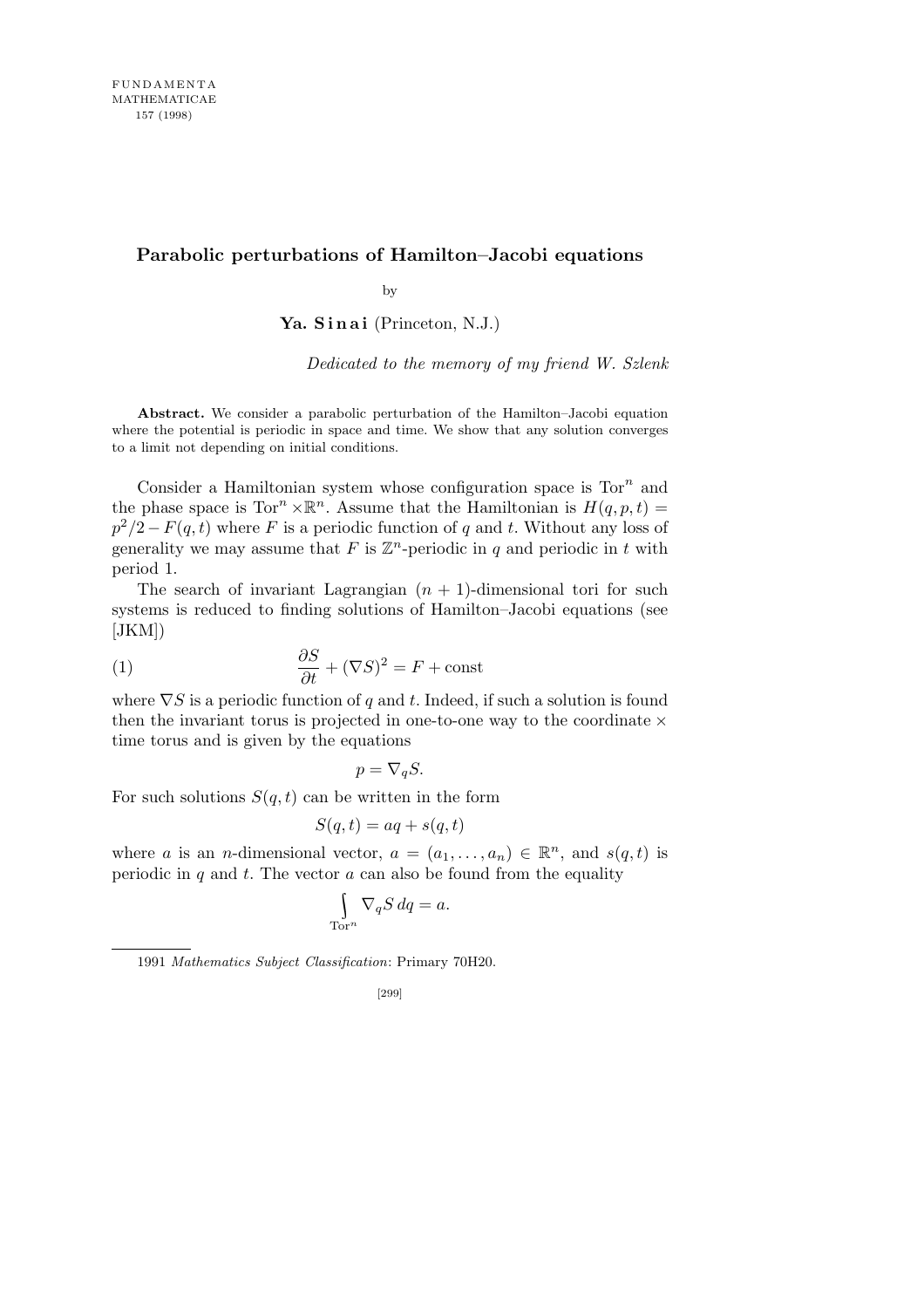300 Ya. Sinai

It is well known that invariant Lagrangian tori do not always exist. If the dynamical system is close to an integrable one then the existence of such tori is proven with the help of KAM-theory. With the increase of the distance from integrable systems the tori eventually become destroyed and are replaced by the so-called Aubry–Mather sets (see [A], [M]).

In this paper we consider the parabolic perturbation of (1):

(2) 
$$
\frac{\partial S}{\partial t} + (\nabla S)^2 = \nu \Delta S + F(q, t).
$$

The const in (1) is absorbed into  $F$ , the parameter  $\nu$  is positive. It turns out that the situation with periodic solutions of  $(2)$  is much simpler. In this paper we prove two theorems.

THEOREM 1. *Assume that*  $F \in C^r(\text{Tor}^{n+1}), r \geq 1$ , and a are given. Then *there exists a solution of* (2) *having the form*

(3) 
$$
S^{(0)}(q,t) = aq + \lambda t + s^{(0)}(q,t)
$$

*where*  $\lambda = \lambda(a)$  *is a constant,*  $s^{(0)}$  *is periodic in q and*  $t, s^{(0)} \in C^r(\text{Tor}^{n+1})$ *.* 

Theorem 2. *Let the initial condition for* (2) *have the form*

$$
(4) \qquad \qquad S(q,0) = aq + s(q,0)
$$

*where*  $s(q, 0) \in C^r(\text{Tor}^n)$ *. Then the solution*  $S(q, t)$  *of* (2) *for*  $t > 0$  *can be represented in the form*

(5) 
$$
S(q,t) = S^{(0)}(q,t) + \text{const} + s^{(1)}(q,t)
$$

*where*  $s^{(1)}(q,t)$  *for each*  $t > 0$  *is*  $\mathbb{Z}^n$ -periodic *in q and*  $||s^{(0)}(q,t)||_{C^r(\text{Tor}^n)} \le$  $\text{const} \cdot \alpha^t$  *for some* const  $> 0$  *and*  $\alpha < 1$ *.* 

Our proofs give also the existence of global solutions of (2) which is a wellknown fact by itself. Theorem 2 shows that the non-linear parabolic equation (2) has no complicated invariant sets like strange attractors, etc. Our proof also shows that the family of tori given by the equations  $p = \nabla S^{(0)}(q, t)$  is a smooth foliation of  $Tor^n \times \mathbb{R}^n \times \mathbb{R}$ . It would be interesting to study the limiting behaviour of this foliation in the limit  $\nu \rightarrow 0$ . It seems that it is an open question even for  $n = 1$ .

Theorems 1 and 2 were proven for  $a = 0$  in [S]. In [JKM] Theorem 1 was proven for  $n = 1$  and more general Hamiltonians  $H = H(t, q, p)$  which are strictly convex in *p*, i.e.  $\delta \leq H_{pp} \leq \delta^{-1}$  for some  $\delta > 0$ .

*Proofs of Theorems 1 and 2.* We shall prove both theorems simultaneously. Write the Hopf–Cole substitution (see [S]) in the form

$$
\varphi(q,t) = \exp\left\{\frac{1}{\nu}aq - \frac{1}{\nu}S(q,t)\right\}.
$$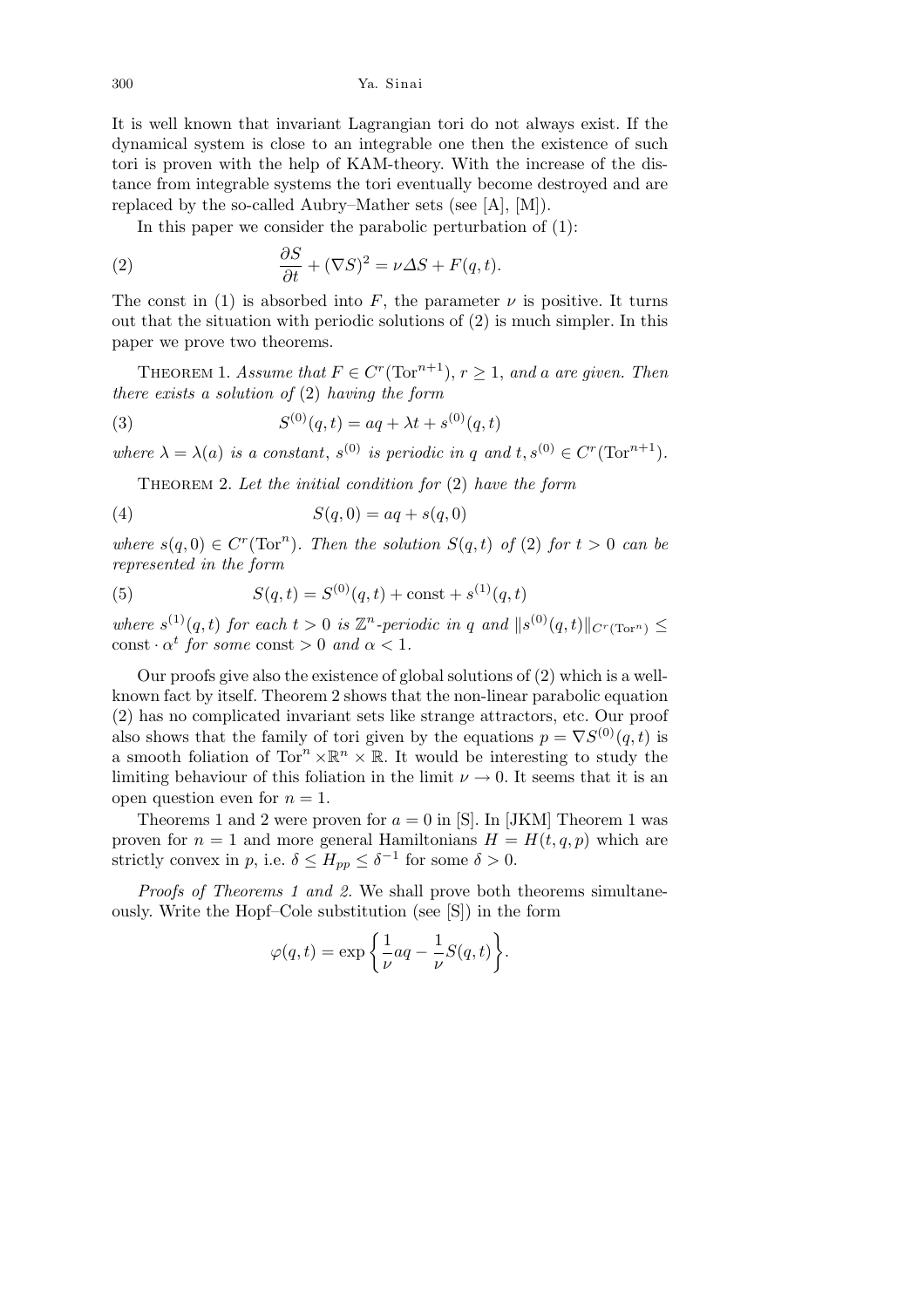It follows from (4) that  $\varphi(q, 0)$  is a periodic function of *q*. One can check that

$$
\frac{\partial S(q,t)}{\partial t} = -\nu \frac{1}{\varphi} \frac{\partial \varphi}{\partial t}, \quad \nabla S = a - \nu \frac{\nabla \varphi}{\varphi},
$$

$$
\Delta S = -\nu \frac{\Delta \varphi}{\varphi} + \nu \frac{(\nabla \varphi)^2}{\varphi^2}.
$$

Putting all these expressions into (2) we get for  $\varphi$  the equation

$$
\frac{\partial \varphi}{\partial t} = \nu \varDelta \varphi - 2a \nabla \varphi + \frac{F-a^2}{\nu} \varphi.
$$

We shall look for the solution of  $(6)$  which is periodic in  $q$ . It is given by the Feynman–Kac formula to be described below. Take a point  $(q, t) \in$  $Tor^{n} \times \mathbb{R}^{1}$  and consider the space  $\Omega_{(q,t)}^{(q',t')}$  $(q', t')$  of continuous maps  $[t', t] \to \text{Tor}^n$ ,  $t' < t$ , such that  $\omega(t') = q'$ ,  $\omega(t) = q$ . On the Borel *σ*-algebra of its subsets introduce the (non-normalized) Wiener measure  $W_{(a,t)}^{(q',t')}$  $\int_{(q,t)}^{(q,t)}$  with drift  $-2a$  and local diffusion matrix 2*νI*.

One can construct this measure also in the following way. Consider the *n*dimensional space  $\mathbb{R}^n$  and the space  $\widetilde{\Omega}_{(q,t)}$  of continuous functions  $\widetilde{\omega}(\tau)$ ,  $t' \leq$  $\tau \leq t$ ,  $\widetilde{\omega}(t) = q$ , with values in  $\mathbb{R}^n$ . Let  $\widetilde{W}_{(q,t)}$  be the Wiener measure on the Borel  $\sigma$ -algebra of subsets of  $\widetilde{D}_{(q,t)}$  for which the increments are independent, have Gaussian distributions with mean *−*2*a∆t* and dispersion matrix 2*νI∆t*. The natural projection  $\mathbb{R}^n \to \text{Tor}^n$  induces the Wiener measure  $W_{(q,t)}$  on the Borel  $\sigma$ -algebra of subsets of the space  $\Omega_{(q,t)}$  of continuous maps  $\omega$ :  $[t', t] \to \text{Tor}^n$ ,  $\omega(t) = q$  with the end-point  $\omega(t')$ . Fixing  $\omega(t')$  gives us the measure  $W_{(a,t)}^{(q',t')}$  $\frac{q}{q,t}$ .<br>  $\frac{q}{q,t}$ .

In Theorem 2,  $\varphi(q,0) = \exp\left\{-\frac{1}{n}\right\}$  $\frac{1}{\nu}$ *s*(*q*, 0) is a *C<sup><i>r*</sup>-function on Tor<sup>*n*</sup>. The Feynman–Kac formula gives a possibility to write the *q*-periodic solution of (6) as a functional integral

(7) 
$$
\varphi(q,t) = \int \exp \left\{ -\frac{1}{\nu} s(q',0) \right\} dq'
$$

$$
\times \int \exp \left\{ \int_0^t \frac{F(\omega(\tau), \tau) - a^2}{\nu} d\tau \right\} dW_{(q,t)}^{(q',0)}(\omega).
$$

The inner integral is a Markov cocycle and in principle we could use facts from the theory of such cocycles. However, we prefer the direct derivation of the needed results. Put

$$
K(q'',q') = \left\{ \exp\left\{ \int\limits_{m-1}^{m} \frac{1}{\nu} (F(\omega(\tau),\tau) - a^2) d\tau \right\} dW_{(q',m)}^{(q'',m-1)}(\omega).
$$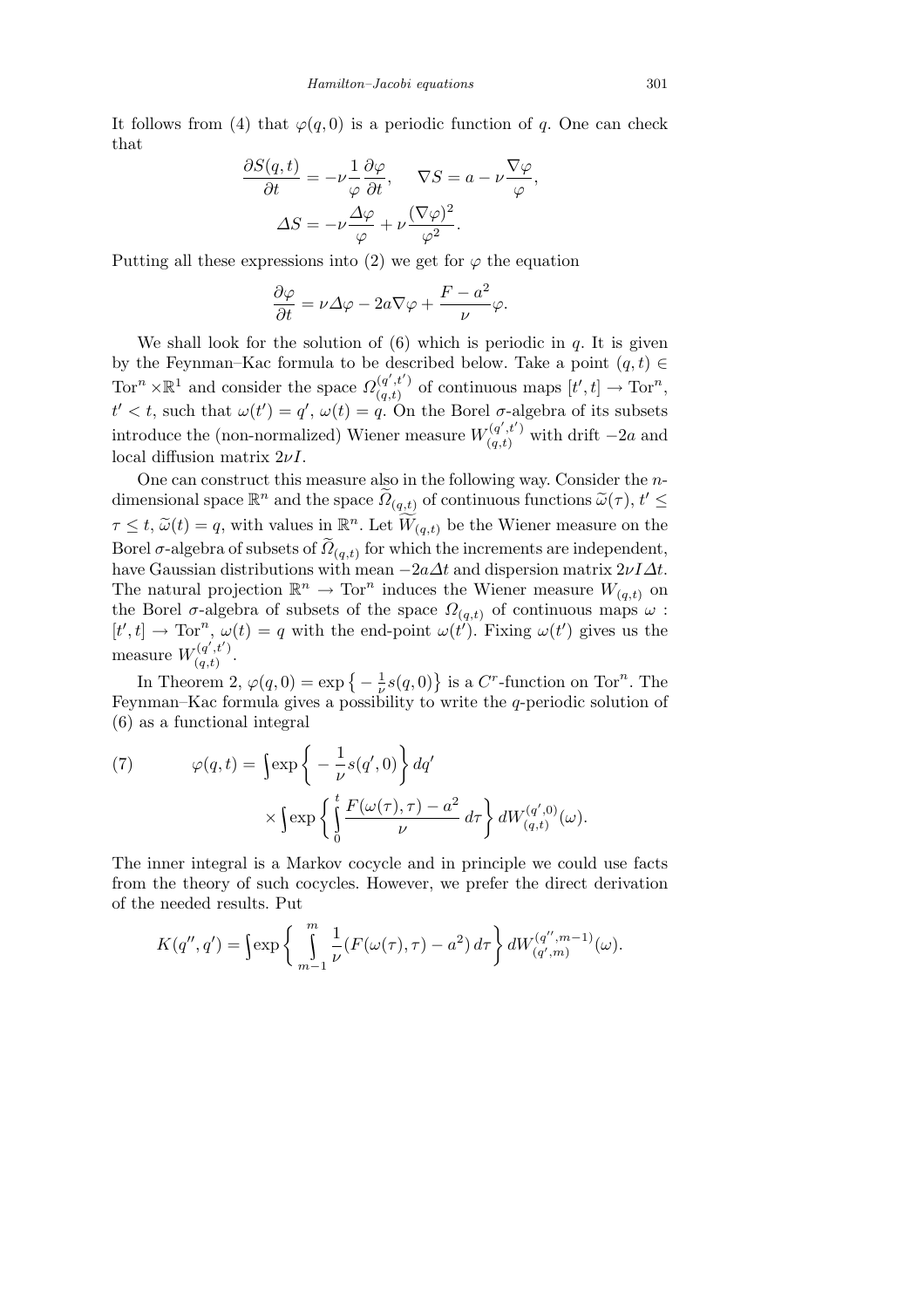302 Ya. Sinai

Since *F* is periodic in time this integral does not depend on  $m \in \mathbb{Z}^1$ . One can rewrite (7) as follows:

(8) 
$$
\varphi(q,t) = \int \exp \left\{ -\frac{1}{\nu} s(q^{(0)}, 0) \right\} dq^{(0)} K(q^{(0)}, q^{(1)}) K(q^{(1)}, q^{(2)})
$$

$$
\dots K(q^{(T-1)}, q^{(T)}) \widetilde{K}_t(q^{(T)}, q) dq^{(1)} dq^{(2)} \dots dq^{(T)}.
$$

Here  $T = [t]$  and  $\widetilde{K}_t(q^{(T)}, q) = \int \exp\{\int_T^t (F(\omega(\tau), \tau) - a^2) d\tau\} dW_{(q,t)}^{(q^{(T)}, T)}$  $\frac{f(q^{\lambda-\gamma},I)}{(q,t)}(\omega).$ 

The kernel *K* is positive, periodic in  $q''$ ,  $q'$  and  $C^r$ -smooth. We shall need the following well-known statement which we formulate as a separate lemma.

LEMMA 1. *The kernel K has unique positive eigenfunctions*  $e, e^{(a)} \in$  $C^r(\text{Tor}^n)$ ,

$$
\int_{\text{Tor}^n} e(q') K(q', q) \, dq' = A e(q), \qquad \int_{\text{Tor}^n} K(q', q) e^{(a)}(q) \, dq = A e^{(a)}(q')
$$

*corresponding to the same eigenvalue*  $\Lambda > 0$ *.* 

Using these eigenfunctions we can introduce a Markov chain whose phase space is  $Tor^n$  and the transition density of the distribution of  $q''$  given  $q'$  is

$$
p(q'' | q') = \frac{K(q'', q')e(q'')}{Ae(q')}
$$

*.*

It is easy to check that the stationary distribution of this chain is given by the density  $e(q)e^{(a)}(q)$ . Now (8) can be rewritten as follows:

(9) 
$$
\varphi(q,t) = A^T \int \frac{\exp\left\{\frac{1}{\nu} s(q^{(0)},0)\right\}}{e(q^{(0)})} dq^{(0)} p(q^{(0)} | q^{(1)}) p(q^{(1)} | q^{(2)})
$$

$$
\dots p(q^{(T-1)} | q^{(T)}) \widetilde{K}_t(q^{(T)}, q) \prod_{i=1}^{[T]} dq^{(i)}
$$

$$
= A^T \int \frac{\exp\left\{\frac{1}{\nu} s(q^{(0)},0)\right\}}{e(q^{(0)})} p^{(T)} (q^{(0)} | q^{(T)})
$$

$$
\times e(q^{(T)}) \widetilde{K}_t(q^{(T)}, q) dq^{(0)} dq^{(T)}
$$

where  $p^{(T)}$  is the transition density after *T* steps.

To finish the proof of Theorem 1 put  $\exp\left\{\frac{1}{\nu} s(q^{(0)},0)\right\} = e(q^{(0)})$  and denote the corresponding solution by  $\varphi^{(0)}(q,t)$ . It follows from (9) that

$$
\varphi^{(0)}(q,t) = \varLambda^T \int e(q^{(T)}) \widetilde{K}_t(q^{(T)},q) \, dq^{(T)}.
$$

It is easy to see that the last integral tends to  $e(q)$  as  $t \to T$  since  $\widetilde{K}_t$ converges to the *δ*-function. On the other hand,  $\widetilde{K}_t(q^{(T)}, q) \to K(q^{(T)}, q)$  as